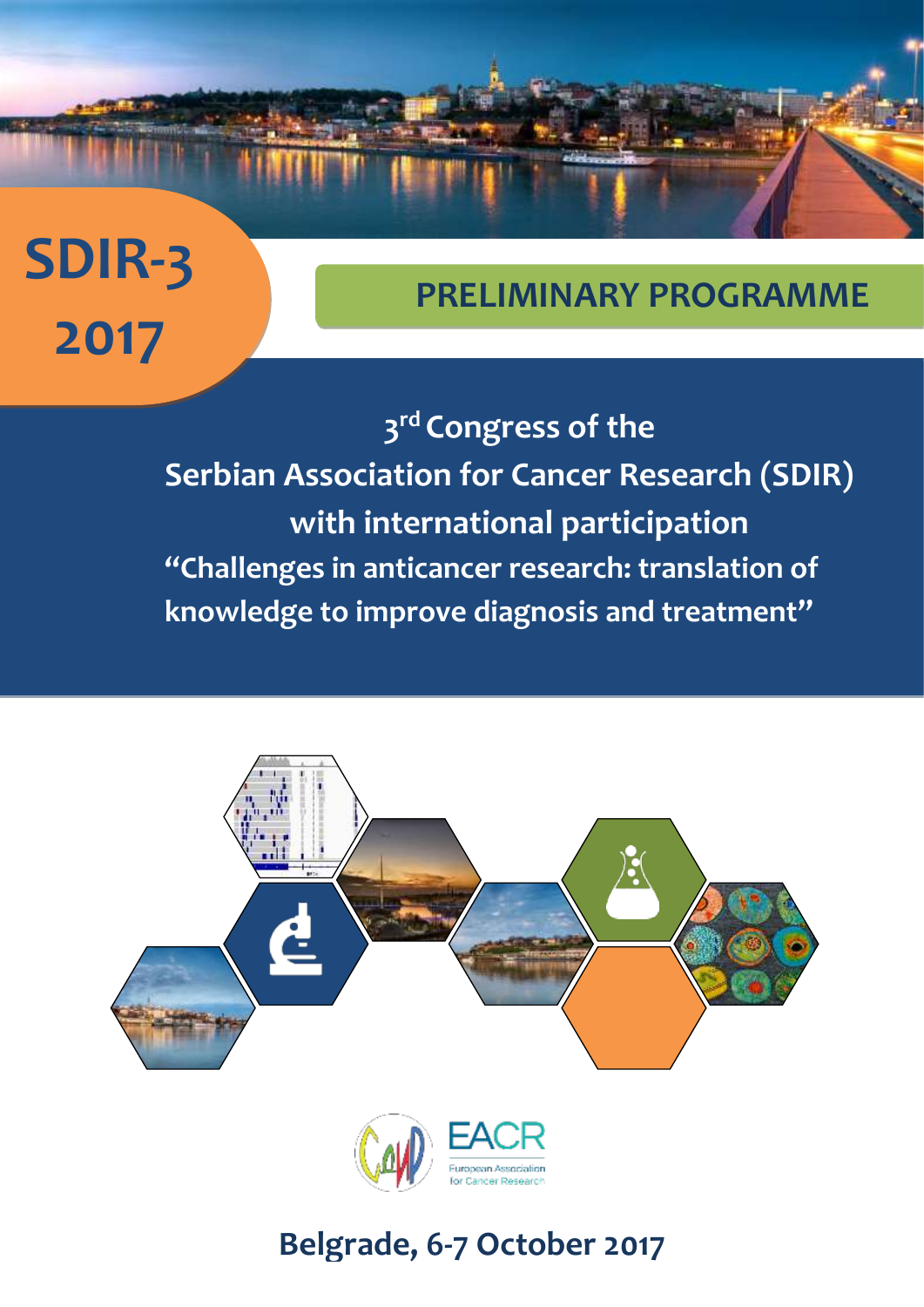## **Friday, October 6 th 2017**

- 09.00 09.30 **OFFICAL OPENING**
- 09.30 11.00 *Round table: Precision medicine in oncology: current perspective* Moderator: Siniša Radulović
- 09.30 09.45 Janković R. **Somatic mutations testing in clinical practice: Serbian experience.** Institute of Oncology and Radiology of Serbia, Belgrade, Serbia
- 09.45 10.00 Magić Z. **Clinical significance of epigenetic alterations in cancer.** Military Medical Academy, Belgrade, Serbia
- 10.00 10.15 Normanno N. **The liquid biopsy in lung cancer.** INT-Fondazione Pascale, Department of Experimental Oncology, Naples, Italy
- 10.15 10.30 Radulović S. **Immunotherapy in the precision medicine era: Focus on melanoma.** Institute of Oncology and Radiology of Serbia, Belgrade, Serbia
- 10.30 11.00 Discussion
- 11.00 11.30 Coffee break
- 11.30 12.55 *Round table: Rising knowledge in molecular genetics of hereditary breast and ovarian cancer in the era of next generation sequencing* Moderator: Mirjana Branković-Magić
- 11.30 11.50 Yannoukakos D**. Homologous recombination repair deficiency in ovarian cancer.** NCSR Demokritos, Athens, Greece
- 11.50 12.10 Novaković S. **Detection of germline mutations in genes associated with hereditary breast and ovarian cancer syndrome.** Institute of Oncology, Ljubljana, Slovenia (*sponsored by the EACR*)
- 12.10 12.25 Branković-Magić M. **Significance of** *BRCA1* **and** *BRCA2* **in the era of gene-panel testing for hereditary disease: experience from Serbia.** Institute of Oncology and Radiology of Serbia, Belgrade, Serbia
- 12.25 12.55 Discussion
- 12.55 14.25 *Round table: Current research in radiobiology* Moderators: Tatjana Stanojković and Marina Nikitović
- 12.55 13.15 Tapio S. **Biological mechanisms of radiation-induced cardiovascular disease studied by proteomic analysis.** Institute of Radiation Biology, Helmholtz Zentrum München, Germany
- 13.15 13.35 Ozsahin M. **Prediction of individual radiosensitivity: Yes we can!** Lausanne University Hospital, Lausanne, Switzerland (*sponsored by the EACR*)